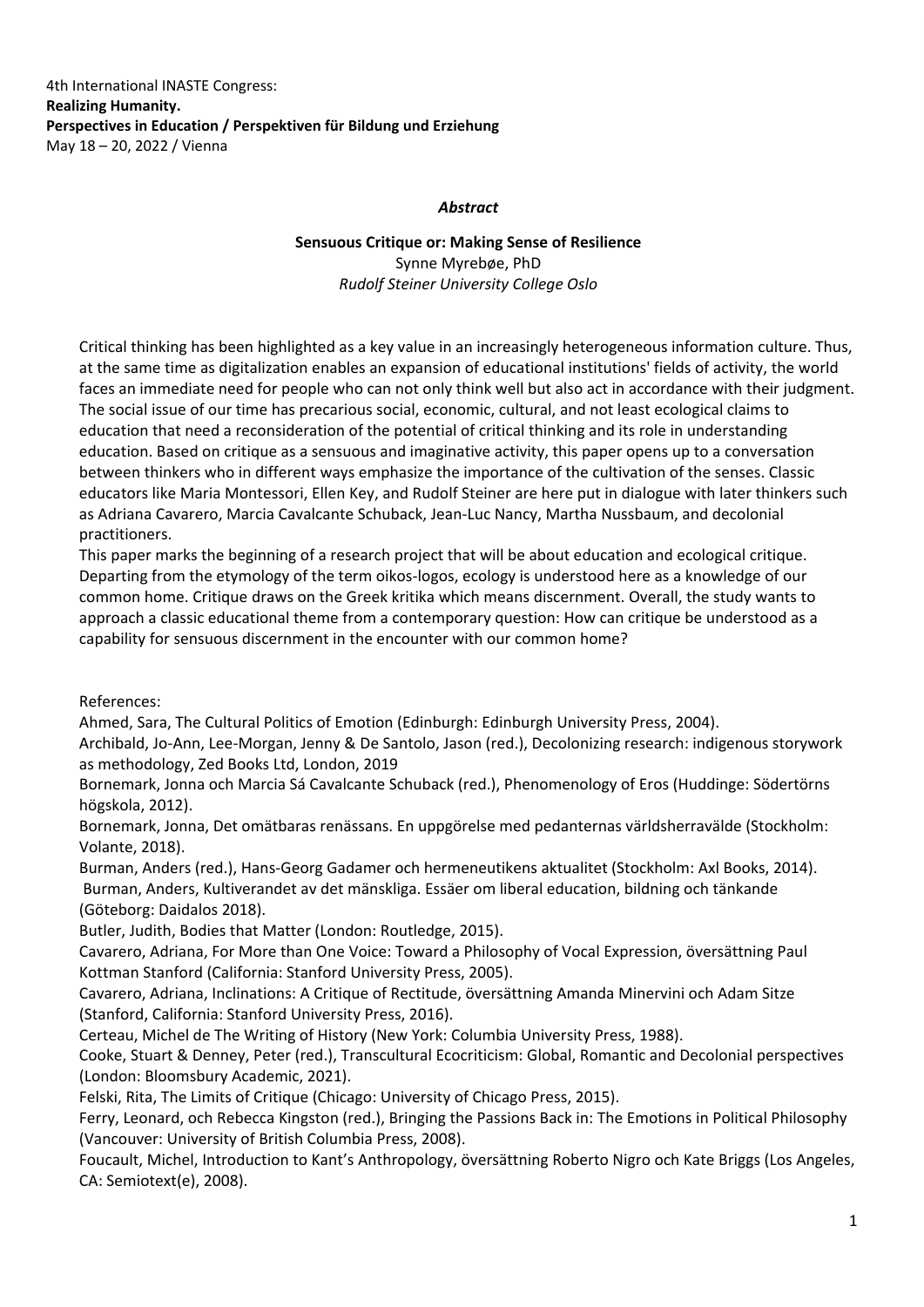## 4th International INASTE Congress: **Realizing Humanity. Perspectives in Education / Perspektiven für Bildung und Erziehung** May 18 – 20, 2022 / Vienna

Grinell, Klas, Eudaimonia: om det goda livet i klimatomställningens tid (Stockholm: Fri tanke, 2021). Gustavsson, Bernt, Bildningens dynamik. Framväxt, dimensioner, mening (Göteborg: Bokförlaget Korpen, 2017). Holm, Ulla, Empati. Att förstå andra människors känslor (Stockholm: Natur och kultur, 2001).

Howes, David, Sensual Relations: Engaging the Senses in Culture and Social Theory (Ann Arbor: University of Michigan Press, 2003).

Illouz, Eva, Cold Intimacies. The Making of Emotional Capitalism (Cambridge, UK: Polity Press, 2007). Immanuel Kant, Hva er mennesket? Antropologi i pragmatisk perspektiv, översättning Øystein Skar (Oslo: Pax, 2002).

Karlsohn, Thomas, "Bildung, Emotion and Thought" (red.), Søren Bengtsen, Ronald Barnett, The Thinking University: A Philosophical Examination of Thought and Higher Education(Cham: Springer 2018). Key, Ellen, Barnets århundrade (Stockholm: Bonniers 1900).

Lappalainen, Jonna, (red.) Klassiska texter om praktisk kunskap (Huddinge: Södertörns högskola, 2015). Ledman, Kristina, 'Discourses of criticality in Nordic countries' school subject Civics [Elektronisk resurs]', Nordidactica., 2019:3, 149‐167, 2019

Marx, Karl, Människans frigörelse. Karl Marx ungdomsskrifter i urval, översättning av Sven‐Eric Liedman (Göteborg: Daidalos 1995).

Montessori, Maria, The advanced Montessori method (Cambridge, Mass.: R. Bentley, (1965[1917]). Myrebøe, Synne, Kultiveringens politik: Martha Nussbaum, antiken och filosofins praktik (Umeå: Umeå universitet 2019).

Myrebøe, Synne,"Kultiveringen av politiska känslor. Martha Nussbaum och striden om tänkandet", i (red. Burman, Anders, Schuback, Marcia Cavalcante, Myrebøe, Synne), En plats för tänkande. Essäer om universitetet och filosofin (Huddinge: Södertörn studies 2020).

Myrebøe, Synne, "Frihet, jämlikhet, bildning. Aspekter av det utopiska i waldorfpedagogikens politiska idéhistoria" i (red. Lövheim, Daniel, Landahl, Joakim och Burman, Anders), Moderna pedagogiska utopier (Huddinge: Södertörn studies, 2021).

Nancy, Jean‐Luc, The sense of the world (Minneapolis: Univ. of Minnesota Press, 1997).

Nussbaum, Martha, Poetic Justice: The Literary Imagination and Public Life (Boston: Beacon Press, 1995). Nussbaum, Martha, Upheavals of Thought: The Intelligence of Emotions (Cambridge: Cambridge University Press, 2001).

Nussbaum, Martha, Political Emotions: Why Love Matters for Justice (Cambridge, MA: Belknap Press of Harvard University Press, 2013).

Pernau, Margrit, et al., Civilizing Emotions: Concepts in Nineteenth Century Asia and Europe, 1870−1920 (Oxford: Oxford University Press, 2015).

Platon, Skrifter Bok 2, Protagoras; Lysis; Charmides; Ion; Menexenos; Euthydemos; Faidros; Kratylos; översättning Jan Stolpe (Stockholm: Atlantis, 2001).

Platon, Skrifter Bok 3 Staten, översättning Jan Stolpe (Stockholm: Atlantis, 2003).

Povinelli, Elizabeth A., The empire of love: toward a theory of intimacy, genealogy, and carnality (Durham: Duke University Press, 2006).

Quarfood, Christine, Montessoris pedagogiska imperium: kulturkritik och politik i mellankrigstidens Montessorirörelse (Göteborg: Daidalos, 2017).

Rancière, Jacques, Texter om politik och estetik, urval och översättning Christina Kullberg (Lund: Propexus, 2006).

Rousseau, Jean‐Jacques, Om samhällsfördraget eller statsrättens grunder, översätting Sven Åke Heed och Jan Stolpe (Stockholm: Natur & Kultur, 2018).

Russell, Joshua (red.), Queer Ecopedagogies: Explorations in Nature, Sexuality, and Education (Switzerland: Springer, Cham, 2021).

Sagarin R., Pauchard A. Using All the Senses in Ecology. In: Observation and Ecology (Washington, DC. Island Press, 2012).